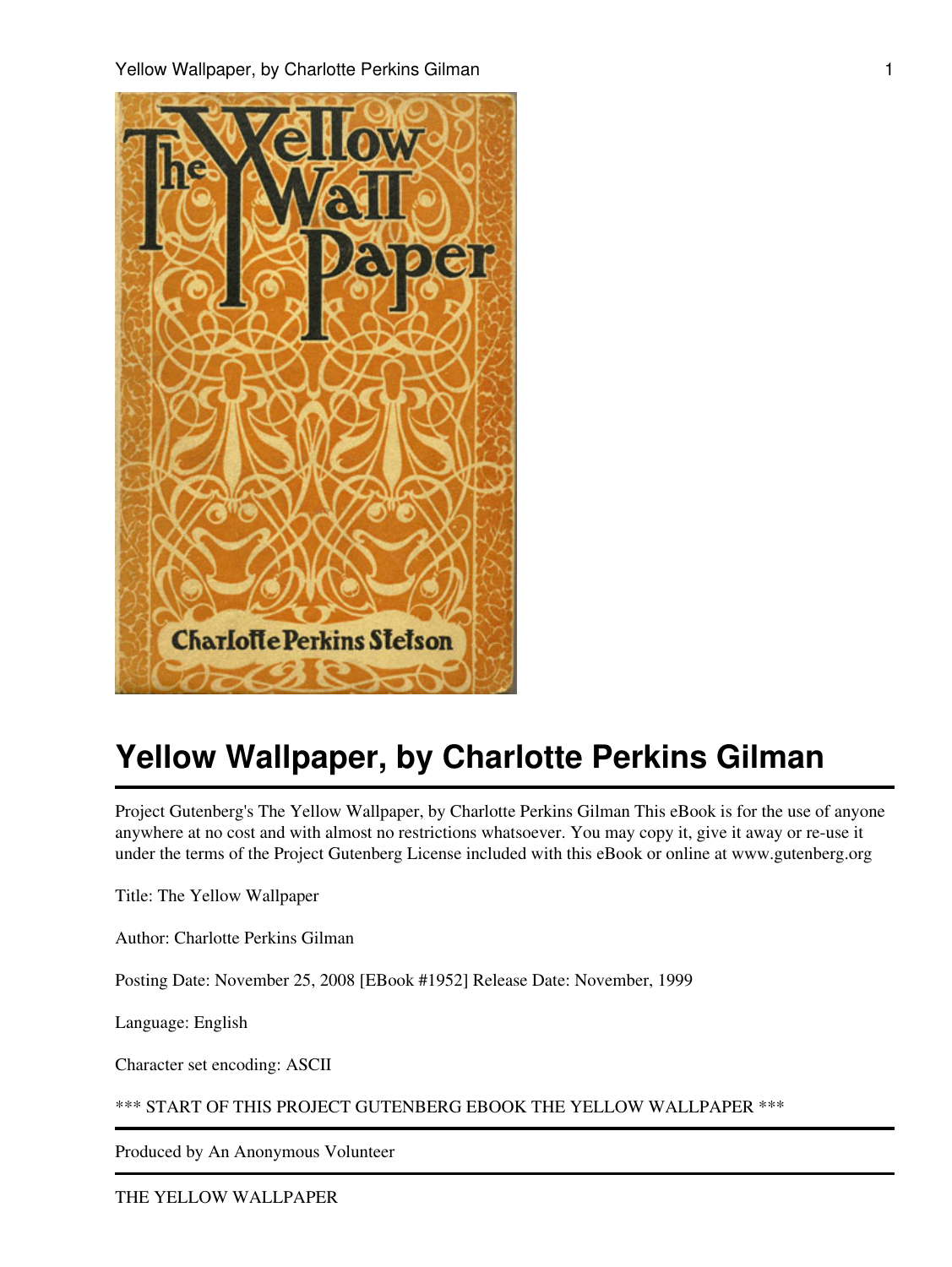## By Charlotte Perkins Gilman

It is very seldom that mere ordinary people like John and myself secure ancestral halls for the summer.

A colonial mansion, a hereditary estate, I would say a haunted house, and reach the height of romantic felicity--but that would be asking too much of fate!

Still I will proudly declare that there is something queer about it.

Else, why should it be let so cheaply? And why have stood so long untenanted?

John laughs at me, of course, but one expects that in marriage.

John is practical in the extreme. He has no patience with faith, an intense horror of superstition, and he scoffs openly at any talk of things not to be felt and seen and put down in figures.

John is a physician, and PERHAPS--(I would not say it to a living soul, of course, but this is dead paper and a great relief to my mind)--PERHAPS that is one reason I do not get well faster.

You see he does not believe I am sick!

And what can one do?

If a physician of high standing, and one's own husband, assures friends and relatives that there is really nothing the matter with one but temporary nervous depression--a slight hysterical tendency--what is one to do?

My brother is also a physician, and also of high standing, and he says the same thing.

So I take phosphates or phosphites--whichever it is, and tonics, and journeys, and air, and exercise, and am absolutely forbidden to "work" until I am well again.

Personally, I disagree with their ideas.

Personally, I believe that congenial work, with excitement and change, would do me good.

But what is one to do?

I did write for a while in spite of them; but it DOES exhaust me a good deal--having to be so sly about it, or else meet with heavy opposition.

I sometimes fancy that my condition if I had less opposition and more society and stimulus--but John says the very worst thing I can do is to think about my condition, and I confess it always makes me feel bad.

So I will let it alone and talk about the house.

The most beautiful place! It is quite alone, standing well back from the road, quite three miles from the village. It makes me think of English places that you read about, for there are hedges and walls and gates that lock, and lots of separate little houses for the gardeners and people.

There is a DELICIOUS garden! I never saw such a garden--large and shady, full of box-bordered paths, and lined with long grape-covered arbors with seats under them.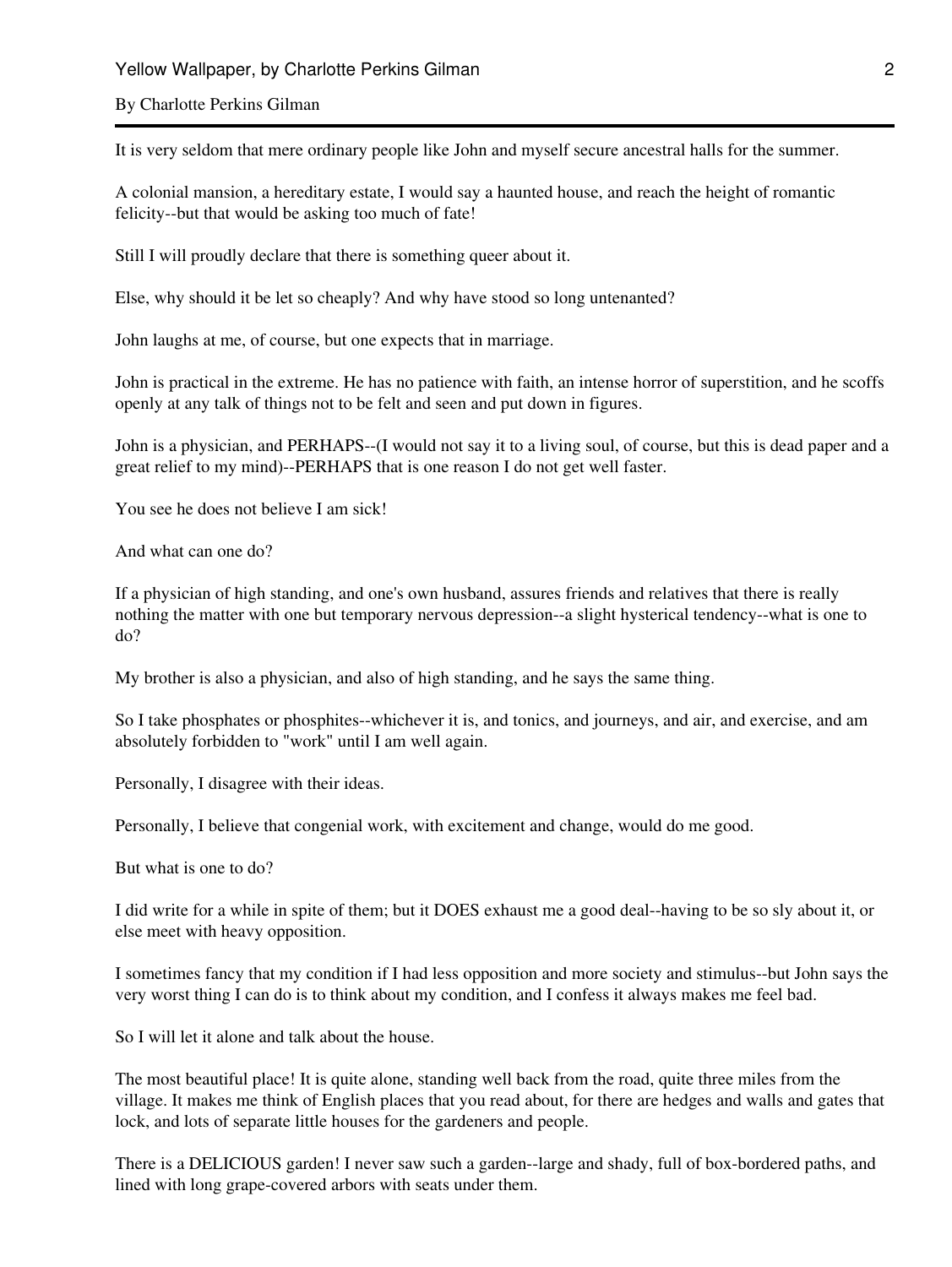There were greenhouses, too, but they are all broken now.

There was some legal trouble, I believe, something about the heirs and coheirs; anyhow, the place has been empty for years.

That spoils my ghostliness, I am afraid, but I don't care--there is something strange about the house--I can feel it.

I even said so to John one moonlight evening, but he said what I felt was a DRAUGHT, and shut the window.

I get unreasonably angry with John sometimes. I'm sure I never used to be so sensitive. I think it is due to this nervous condition.

But John says if I feel so, I shall neglect proper self-control; so I take pains to control myself--before him, at least, and that makes me very tired.

I don't like our room a bit. I wanted one downstairs that opened on the piazza and had roses all over the window, and such pretty old-fashioned chintz hangings! but John would not hear of it.

He said there was only one window and not room for two beds, and no near room for him if he took another.

He is very careful and loving, and hardly lets me stir without special direction.

I have a schedule prescription for each hour in the day; he takes all care from me, and so I feel basely ungrateful not to value it more.

He said we came here solely on my account, that I was to have perfect rest and all the air I could get. "Your exercise depends on your strength, my dear," said he, "and your food somewhat on your appetite; but air you can absorb all the time." So we took the nursery at the top of the house.

It is a big, airy room, the whole floor nearly, with windows that look all ways, and air and sunshine galore. It was nursery first and then playroom and gymnasium, I should judge; for the windows are barred for little children, and there are rings and things in the walls.

The paint and paper look as if a boys' school had used it. It is stripped off--the paper--in great patches all around the head of my bed, about as far as I can reach, and in a great place on the other side of the room low down. I never saw a worse paper in my life.

One of those sprawling flamboyant patterns committing every artistic sin.

It is dull enough to confuse the eye in following, pronounced enough to constantly irritate and provoke study, and when you follow the lame uncertain curves for a little distance they suddenly commit suicide--plunge off at outrageous angles, destroy themselves in unheard of contradictions.

The color is repellent, almost revolting; a smouldering unclean yellow, strangely faded by the slow-turning sunlight.

It is a dull yet lurid orange in some places, a sickly sulphur tint in others.

No wonder the children hated it! I should hate it myself if I had to live in this room long.

There comes John, and I must put this away,--he hates to have me write a word.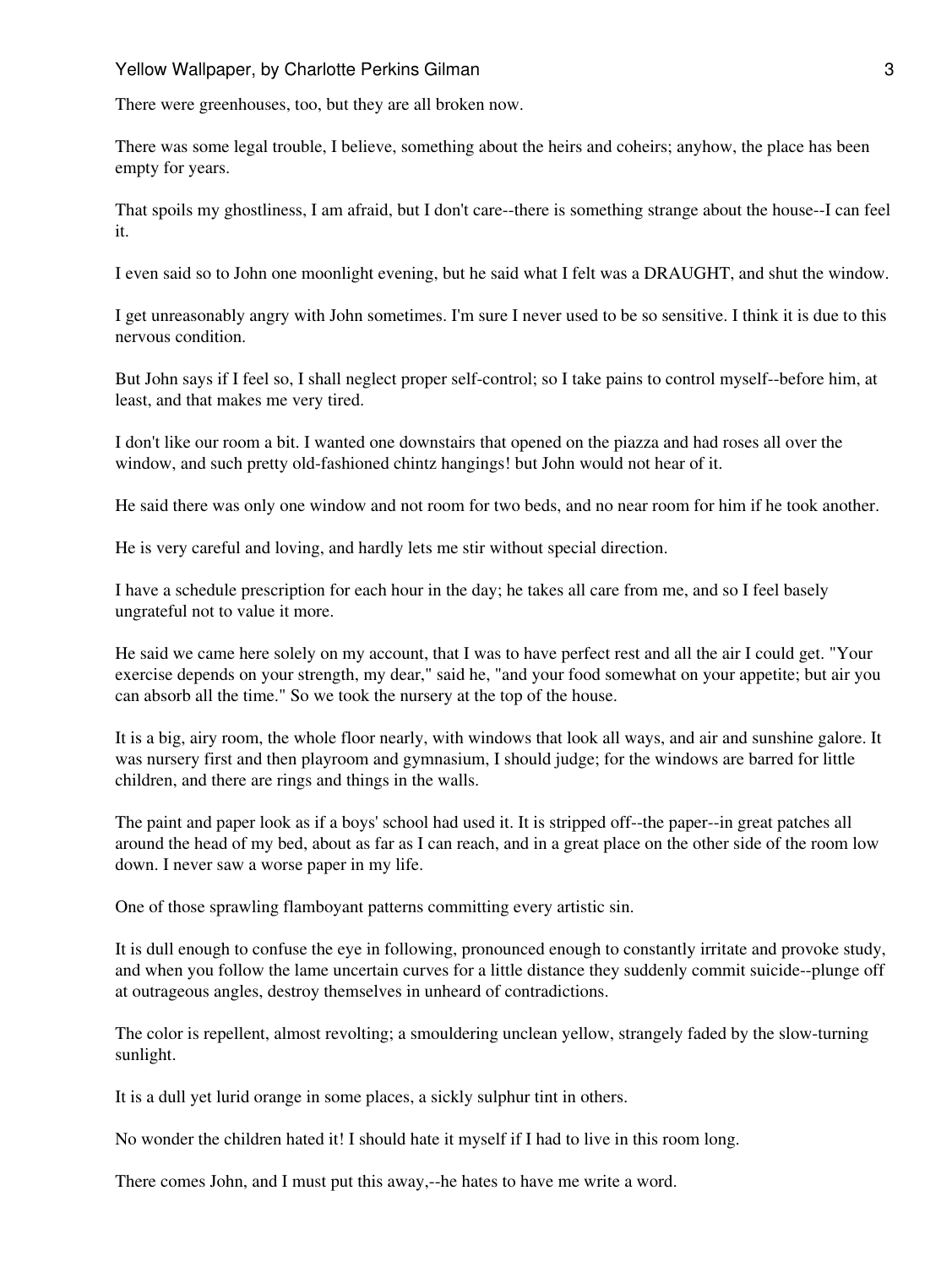We have been here two weeks, and I haven't felt like writing before, since that first day.

I am sitting by the window now, up in this atrocious nursery, and there is nothing to hinder my writing as much as I please, save lack of strength.

John is away all day, and even some nights when his cases are serious.

I am glad my case is not serious!

But these nervous troubles are dreadfully depressing.

John does not know how much I really suffer. He knows there is no REASON to suffer, and that satisfies him.

Of course it is only nervousness. It does weigh on me so not to do my duty in any way!

I meant to be such a help to John, such a real rest and comfort, and here I am a comparative burden already!

Nobody would believe what an effort it is to do what little I am able,--to dress and entertain, and other things.

It is fortunate Mary is so good with the baby. Such a dear baby!

And yet I CANNOT be with him, it makes me so nervous.

I suppose John never was nervous in his life. He laughs at me so about this wall-paper!

At first he meant to repaper the room, but afterwards he said that I was letting it get the better of me, and that nothing was worse for a nervous patient than to give way to such fancies.

He said that after the wall-paper was changed it would be the heavy bedstead, and then the barred windows, and then that gate at the head of the stairs, and so on.

"You know the place is doing you good," he said, "and really, dear, I don't care to renovate the house just for a three months' rental."

"Then do let us go downstairs," I said, "there are such pretty rooms there."

Then he took me in his arms and called me a blessed little goose, and said he would go down to the cellar, if I wished, and have it whitewashed into the bargain.

But he is right enough about the beds and windows and things.

It is an airy and comfortable room as any one need wish, and, of course, I would not be so silly as to make him uncomfortable just for a whim.

I'm really getting quite fond of the big room, all but that horrid paper.

Out of one window I can see the garden, those mysterious deepshaded arbors, the riotous old-fashioned flowers, and bushes and gnarly trees.

Out of another I get a lovely view of the bay and a little private wharf belonging to the estate. There is a beautiful shaded lane that runs down there from the house. I always fancy I see people walking in these numerous paths and arbors, but John has cautioned me not to give way to fancy in the least. He says that with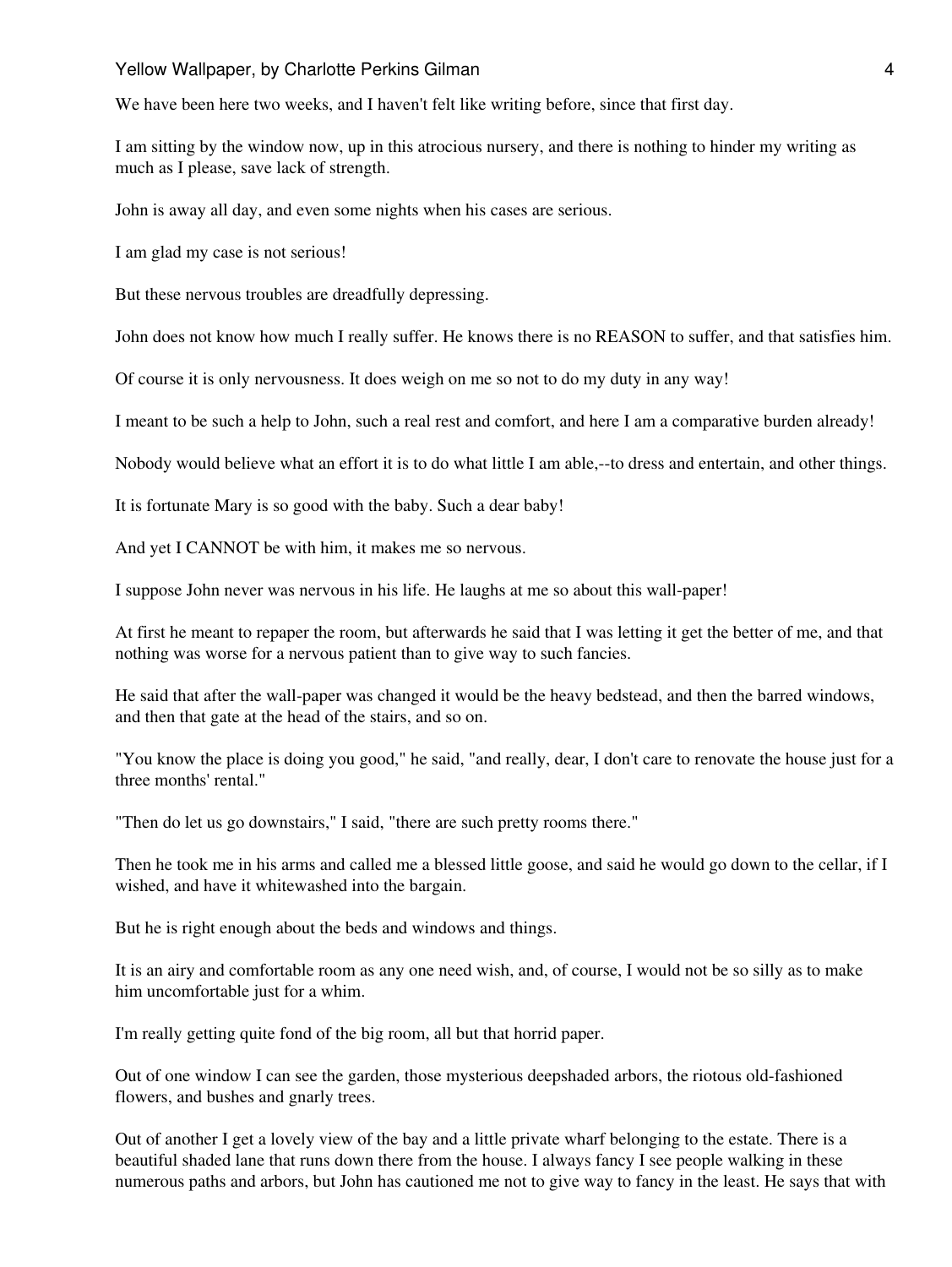my imaginative power and habit of story-making, a nervous weakness like mine is sure to lead to all manner of excited fancies, and that I ought to use my will and good sense to check the tendency. So I try.

I think sometimes that if I were only well enough to write a little it would relieve the press of ideas and rest me.

But I find I get pretty tired when I try.

It is so discouraging not to have any advice and companionship about my work. When I get really well, John says we will ask Cousin Henry and Julia down for a long visit; but he says he would as soon put fireworks in my pillow-case as to let me have those stimulating people about now.

I wish I could get well faster.

But I must not think about that. This paper looks to me as if it KNEW what a vicious influence it had!

There is a recurrent spot where the pattern lolls like a broken neck and two bulbous eyes stare at you upside down.

I get positively angry with the impertinence of it and the everlastingness. Up and down and sideways they crawl, and those absurd, unblinking eyes are everywhere. There is one place where two breadths didn't match, and the eyes go all up and down the line, one a little higher than the other.

I never saw so much expression in an inanimate thing before, and we all know how much expression they have! I used to lie awake as a child and get more entertainment and terror out of blank walls and plain furniture than most children could find in a toy store.

I remember what a kindly wink the knobs of our big, old bureau used to have, and there was one chair that always seemed like a strong friend.

I used to feel that if any of the other things looked too fierce I could always hop into that chair and be safe.

The furniture in this room is no worse than inharmonious, however, for we had to bring it all from downstairs. I suppose when this was used as a playroom they had to take the nursery things out, and no wonder! I never saw such ravages as the children have made here.

The wall-paper, as I said before, is torn off in spots, and it sticketh closer than a brother--they must have had perseverance as well as hatred.

Then the floor is scratched and gouged and splintered, the plaster itself is dug out here and there, and this great heavy bed which is all we found in the room, looks as if it had been through the wars.

But I don't mind it a bit--only the paper.

There comes John's sister. Such a dear girl as she is, and so careful of me! I must not let her find me writing.

She is a perfect and enthusiastic housekeeper, and hopes for no better profession. I verily believe she thinks it is the writing which made me sick!

But I can write when she is out, and see her a long way off from these windows.

There is one that commands the road, a lovely shaded winding road, and one that just looks off over the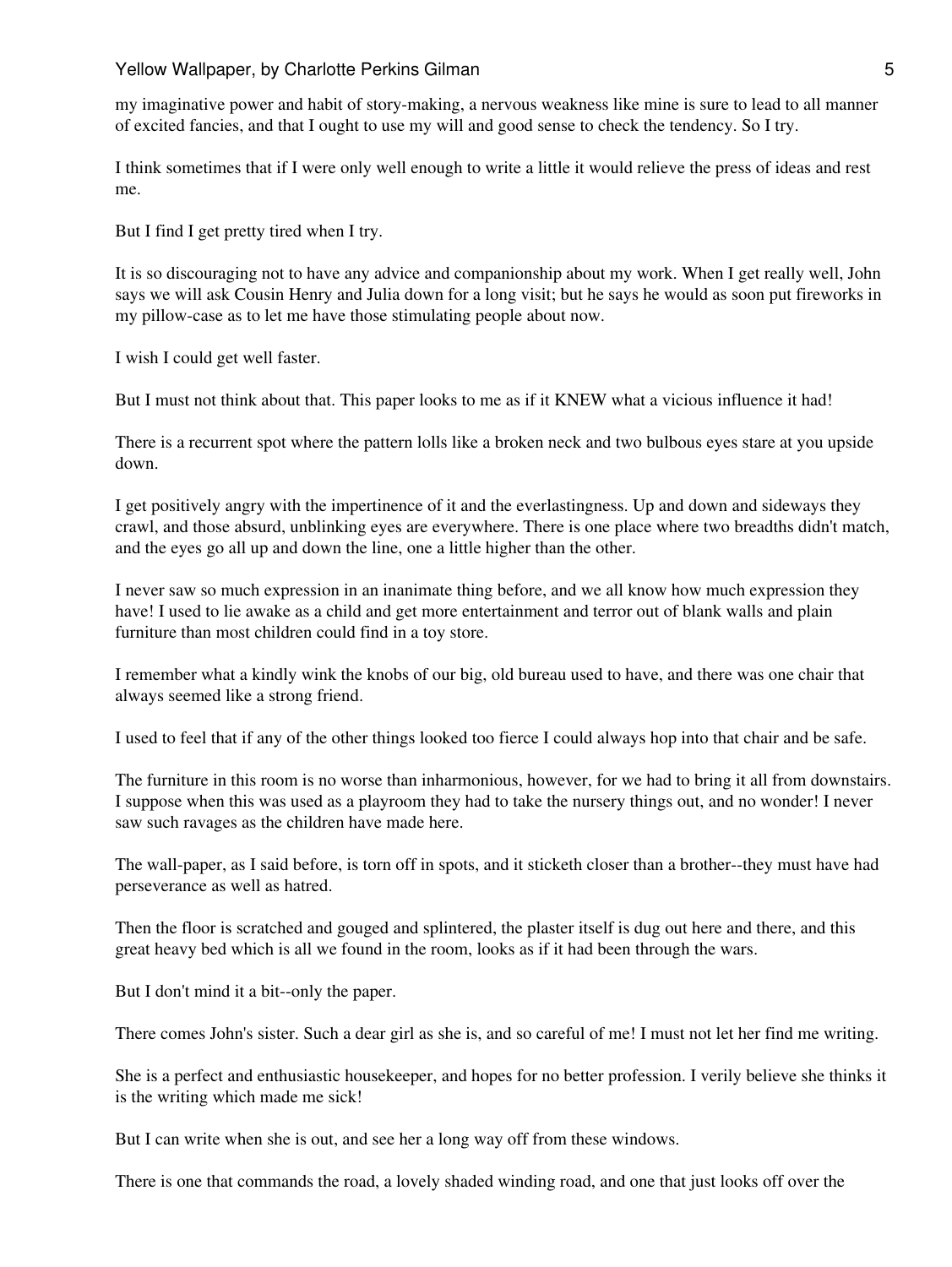#### Yellow Wallpaper, by Charlotte Perkins Gilman 6 and 6 and 6 and 6 and 6 and 6 and 6 and 6 and 6 and 6 and 6 and 6 and 6 and 6 and 6 and 6 and 6 and 6 and 6 and 6 and 6 and 6 and 6 and 6 and 6 and 6 and 6 and 6 and 6 and 6

country. A lovely country, too, full of great elms and velvet meadows.

This wall-paper has a kind of sub-pattern in a different shade, a particularly irritating one, for you can only see it in certain lights, and not clearly then.

But in the places where it isn't faded and where the sun is just so--I can see a strange, provoking, formless sort of figure, that seems to skulk about behind that silly and conspicuous front design.

There's sister on the stairs!

Well, the Fourth of July is over! The people are gone and I am tired out. John thought it might do me good to see a little company, so we just had mother and Nellie and the children down for a week.

Of course I didn't do a thing. Jennie sees to everything now.

But it tired me all the same.

John says if I don't pick up faster he shall send me to Weir Mitchell in the fall.

But I don't want to go there at all. I had a friend who was in his hands once, and she says he is just like John and my brother, only more so!

Besides, it is such an undertaking to go so far.

I don't feel as if it was worth while to turn my hand over for anything, and I'm getting dreadfully fretful and querulous.

I cry at nothing, and cry most of the time.

Of course I don't when John is here, or anybody else, but when I am alone.

And I am alone a good deal just now. John is kept in town very often by serious cases, and Jennie is good and lets me alone when I want her to.

So I walk a little in the garden or down that lovely lane, sit on the porch under the roses, and lie down up here a good deal.

I'm getting really fond of the room in spite of the wall-paper. Perhaps BECAUSE of the wall-paper.

It dwells in my mind so!

I lie here on this great immovable bed--it is nailed down, I believe--and follow that pattern about by the hour. It is as good as gymnastics, I assure you. I start, we'll say, at the bottom, down in the corner over there where it has not been touched, and I determine for the thousandth time that I WILL follow that pointless pattern to some sort of a conclusion.

I know a little of the principle of design, and I know this thing was not arranged on any laws of radiation, or alternation, or repetition, or symmetry, or anything else that I ever heard of.

It is repeated, of course, by the breadths, but not otherwise.

Looked at in one way each breadth stands alone, the bloated curves and flourishes--a kind of "debased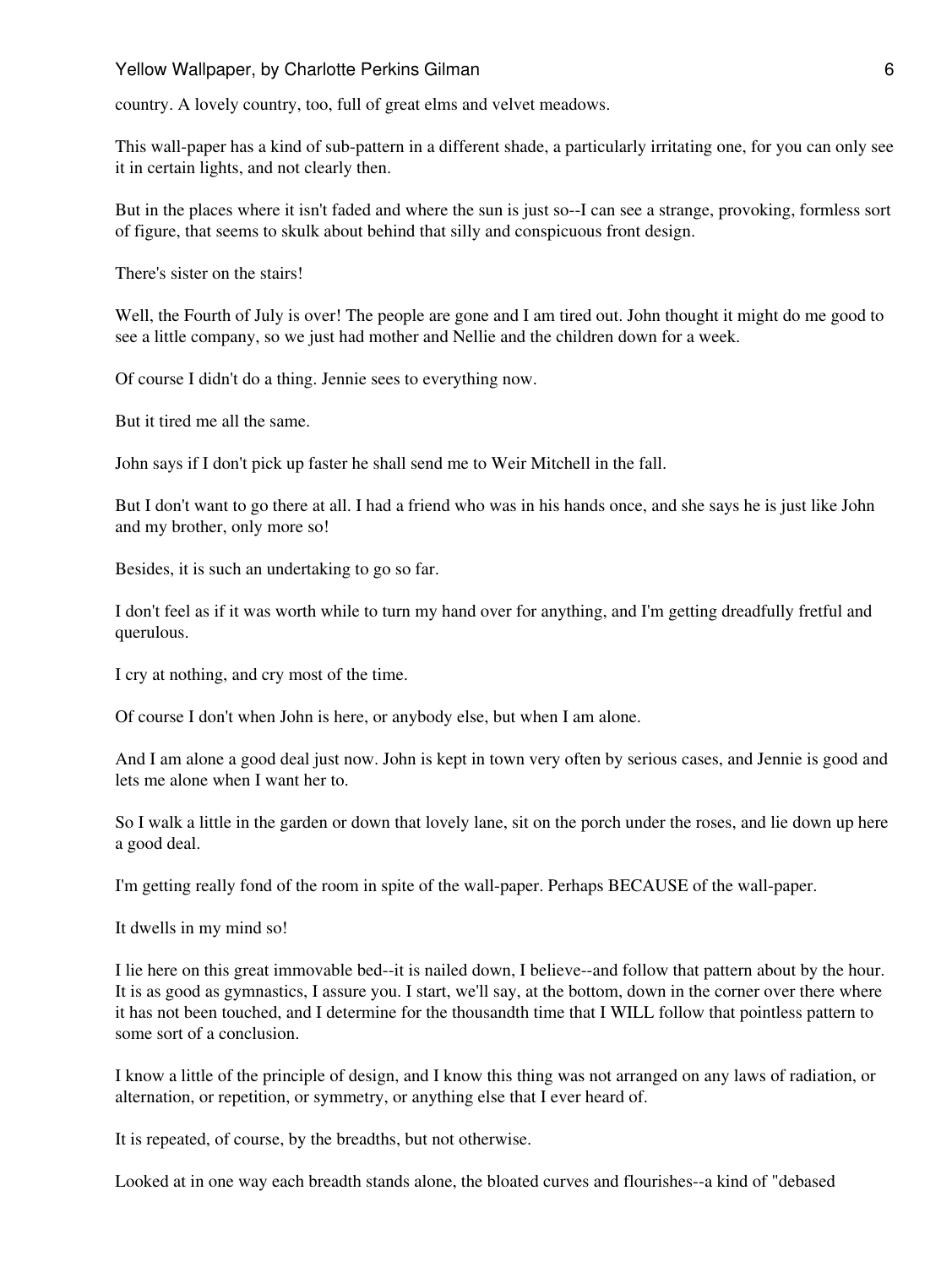## Yellow Wallpaper, by Charlotte Perkins Gilman 7 and 7 and 7 and 7 and 7 and 7 and 7 and 7 and 7 and 7 and 7 and 7 and 7 and 7 and 7 and 7 and 7 and 7 and 7 and 7 and 7 and 7 and 7 and 7 and 7 and 7 and 7 and 7 and 7 and 7

Romanesque" with delirium tremens--go waddling up and down in isolated columns of fatuity.

But, on the other hand, they connect diagonally, and the sprawling outlines run off in great slanting waves of optic horror, like a lot of wallowing seaweeds in full chase.

The whole thing goes horizontally, too, at least it seems so, and I exhaust myself in trying to distinguish the order of its going in that direction.

They have used a horizontal breadth for a frieze, and that adds wonderfully to the confusion.

There is one end of the room where it is almost intact, and there, when the crosslights fade and the low sun shines directly upon it, I can almost fancy radiation after all,--the interminable grotesques seem to form around a common centre and rush off in headlong plunges of equal distraction.

It makes me tired to follow it. I will take a nap I guess.

I don't know why I should write this.

I don't want to.

I don't feel able.

And I know John would think it absurd. But I MUST say what I feel and think in some way--it is such a relief!

But the effort is getting to be greater than the relief.

Half the time now I am awfully lazy, and lie down ever so much.

John says I musn't lose my strength, and has me take cod liver oil and lots of tonics and things, to say nothing of ale and wine and rare meat.

Dear John! He loves me very dearly, and hates to have me sick. I tried to have a real earnest reasonable talk with him the other day, and tell him how I wish he would let me go and make a visit to Cousin Henry and Julia.

But he said I wasn't able to go, nor able to stand it after I got there; and I did not make out a very good case for myself, for I was crying before I had finished.

It is getting to be a great effort for me to think straight. Just this nervous weakness I suppose.

And dear John gathered me up in his arms, and just carried me upstairs and laid me on the bed, and sat by me and read to me till it tired my head.

He said I was his darling and his comfort and all he had, and that I must take care of myself for his sake, and keep well.

He says no one but myself can help me out of it, that I must use my will and self-control and not let any silly fancies run away with me.

There's one comfort, the baby is well and happy, and does not have to occupy this nursery with the horrid wall-paper.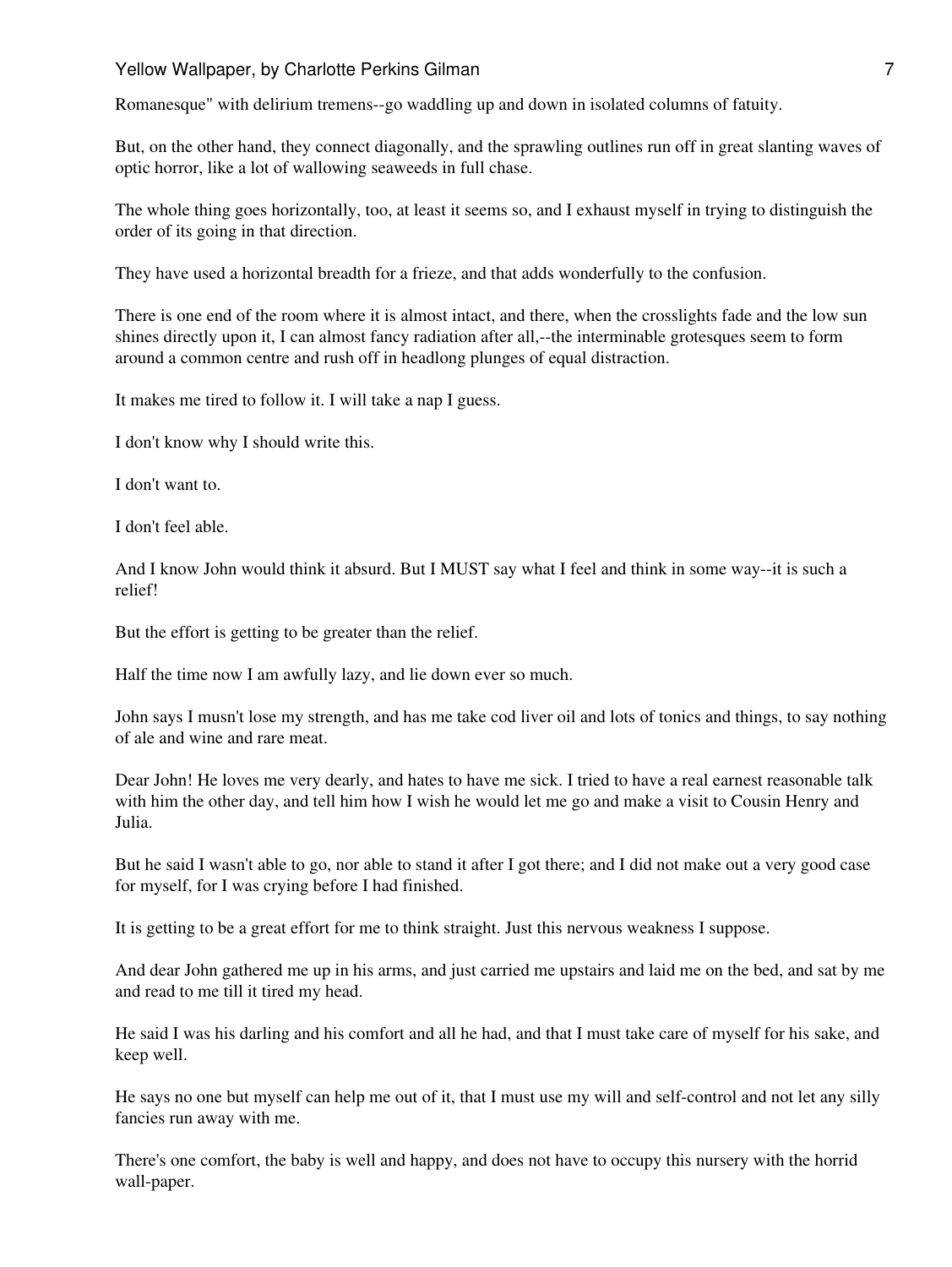#### Yellow Wallpaper, by Charlotte Perkins Gilman 8 and 8 and 8 and 8 and 8 and 8 and 8 and 8 and 8 and 8 and 8 and 8 and 8 and 8 and 8 and 8 and 8 and 8 and 8 and 8 and 8 and 8 and 8 and 8 and 8 and 8 and 8 and 8 and 8 and 8

If we had not used it, that blessed child would have! What a fortunate escape! Why, I wouldn't have a child of mine, an impressionable little thing, live in such a room for worlds.

I never thought of it before, but it is lucky that John kept me here after all, I can stand it so much easier than a baby, you see.

Of course I never mention it to them any more--I am too wise,--but I keep watch of it all the same.

There are things in that paper that nobody knows but me, or ever will.

Behind that outside pattern the dim shapes get clearer every day.

It is always the same shape, only very numerous.

And it is like a woman stooping down and creeping about behind that pattern. I don't like it a bit. I wonder--I begin to think--I wish John would take me away from here!

It is so hard to talk with John about my case, because he is so wise, and because he loves me so.

But I tried it last night.

It was moonlight. The moon shines in all around just as the sun does.

I hate to see it sometimes, it creeps so slowly, and always comes in by one window or another.

John was asleep and I hated to waken him, so I kept still and watched the moonlight on that undulating wall-paper till I felt creepy.

The faint figure behind seemed to shake the pattern, just as if she wanted to get out.

I got up softly and went to feel and see if the paper DID move, and when I came back John was awake.

"What is it, little girl?" he said. "Don't go walking about like that--you'll get cold."

I though it was a good time to talk, so I told him that I really was not gaining here, and that I wished he would take me away.

"Why darling!" said he, "our lease will be up in three weeks, and I can't see how to leave before.

"The repairs are not done at home, and I cannot possibly leave town just now. Of course if you were in any danger, I could and would, but you really are better, dear, whether you can see it or not. I am a doctor, dear, and I know. You are gaining flesh and color, your appetite is better, I feel really much easier about you."

"I don't weigh a bit more," said I, "nor as much; and my appetite may be better in the evening when you are here, but it is worse in the morning when you are away!"

"Bless her little heart!" said he with a big hug, "she shall be as sick as she pleases! But now let's improve the shining hours by going to sleep, and talk about it in the morning!"

"And you won't go away?" I asked gloomily.

"Why, how can I, dear? It is only three weeks more and then we will take a nice little trip of a few days while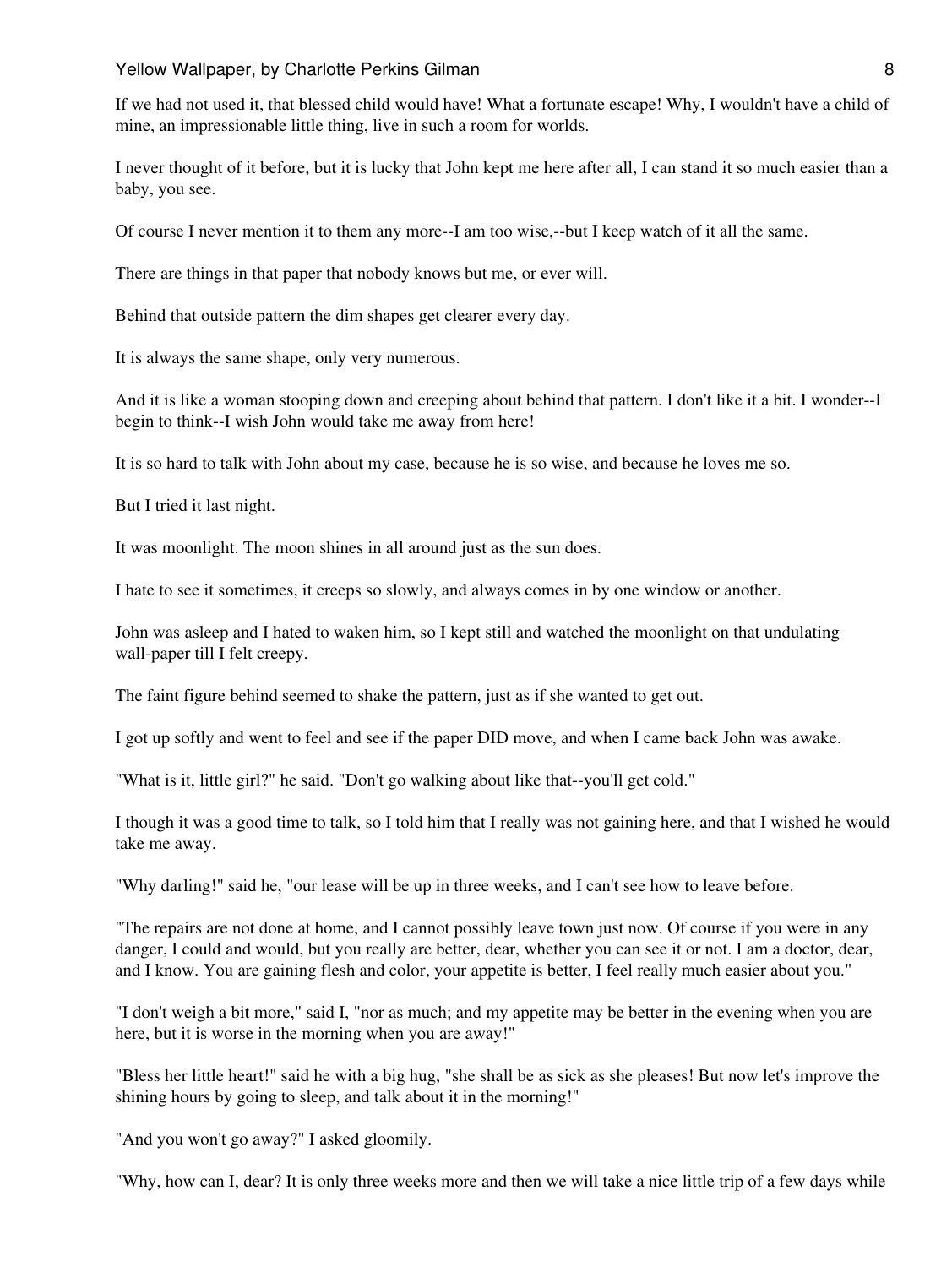Jennie is getting the house ready. Really dear you are better!"

"Better in body perhaps--" I began, and stopped short, for he sat up straight and looked at me with such a stern, reproachful look that I could not say another word.

"My darling," said he, "I beg of you, for my sake and for our child's sake, as well as for your own, that you will never for one instant let that idea enter your mind! There is nothing so dangerous, so fascinating, to a temperament like yours. It is a false and foolish fancy. Can you not trust me as a physician when I tell you so?"

So of course I said no more on that score, and we went to sleep before long. He thought I was asleep first, but I wasn't, and lay there for hours trying to decide whether that front pattern and the back pattern really did move together or separately.

On a pattern like this, by daylight, there is a lack of sequence, a defiance of law, that is a constant irritant to a normal mind.

The color is hideous enough, and unreliable enough, and infuriating enough, but the pattern is torturing.

You think you have mastered it, but just as you get well underway in following, it turns a back-somersault and there you are. It slaps you in the face, knocks you down, and tramples upon you. It is like a bad dream.

The outside pattern is a florid arabesque, reminding one of a fungus. If you can imagine a toadstool in joints, an interminable string of toadstools, budding and sprouting in endless convolutions--why, that is something like it.

That is, sometimes!

There is one marked peculiarity about this paper, a thing nobody seems to notice but myself, and that is that it changes as the light changes.

When the sun shoots in through the east window--I always watch for that first long, straight ray--it changes so quickly that I never can quite believe it.

That is why I watch it always.

By moonlight--the moon shines in all night when there is a moon--I wouldn't know it was the same paper.

At night in any kind of light, in twilight, candle light, lamplight, and worst of all by moonlight, it becomes bars! The outside pattern I mean, and the woman behind it is as plain as can be.

I didn't realize for a long time what the thing was that showed behind, that dim sub-pattern, but now I am quite sure it is a woman.

By daylight she is subdued, quiet. I fancy it is the pattern that keeps her so still. It is so puzzling. It keeps me quiet by the hour.

I lie down ever so much now. John says it is good for me, and to sleep all I can.

Indeed he started the habit by making me lie down for an hour after each meal.

It is a very bad habit I am convinced, for you see I don't sleep.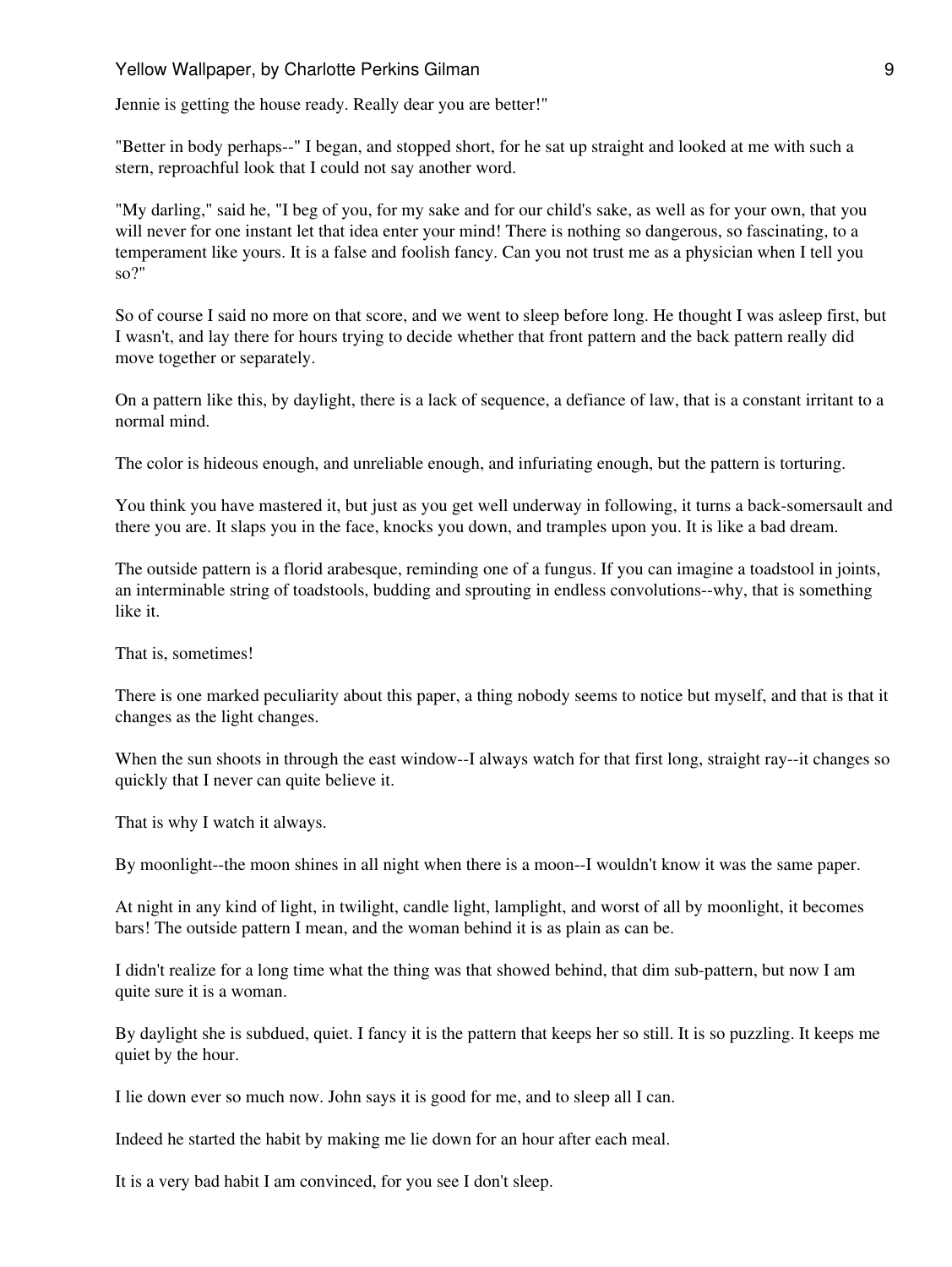Yellow Wallpaper, by Charlotte Perkins Gilman 10 and 10 and 10 and 10 and 10 and 10 and 10 and 10 and 10 and 10

And that cultivates deceit, for I don't tell them I'm awake--O no!

The fact is I am getting a little afraid of John.

He seems very queer sometimes, and even Jennie has an inexplicable look.

It strikes me occasionally, just as a scientific hypothesis,--that perhaps it is the paper!

I have watched John when he did not know I was looking, and come into the room suddenly on the most innocent excuses, and I've caught him several times LOOKING AT THE PAPER! And Jennie too. I caught Jennie with her hand on it once.

She didn't know I was in the room, and when I asked her in a quiet, a very quiet voice, with the most restrained manner possible, what she was doing with the paper--she turned around as if she had been caught stealing, and looked quite angry--asked me why I should frighten her so!

Then she said that the paper stained everything it touched, that she had found yellow smooches on all my clothes and John's, and she wished we would be more careful!

Did not that sound innocent? But I know she was studying that pattern, and I am determined that nobody shall find it out but myself!

Life is very much more exciting now than it used to be. You see I have something more to expect, to look forward to, to watch. I really do eat better, and am more quiet than I was.

John is so pleased to see me improve! He laughed a little the other day, and said I seemed to be flourishing in spite of my wall-paper.

I turned it off with a laugh. I had no intention of telling him it was BECAUSE of the wall-paper--he would make fun of me. He might even want to take me away.

I don't want to leave now until I have found it out. There is a week more, and I think that will be enough.

I'm feeling ever so much better! I don't sleep much at night, for it is so interesting to watch developments; but I sleep a good deal in the daytime.

In the daytime it is tiresome and perplexing.

There are always new shoots on the fungus, and new shades of yellow all over it. I cannot keep count of them, though I have tried conscientiously.

It is the strangest yellow, that wall-paper! It makes me think of all the yellow things I ever saw--not beautiful ones like buttercups, but old foul, bad yellow things.

But there is something else about that paper--the smell! I noticed it the moment we came into the room, but with so much air and sun it was not bad. Now we have had a week of fog and rain, and whether the windows are open or not, the smell is here.

It creeps all over the house.

I find it hovering in the dining-room, skulking in the parlor, hiding in the hall, lying in wait for me on the stairs.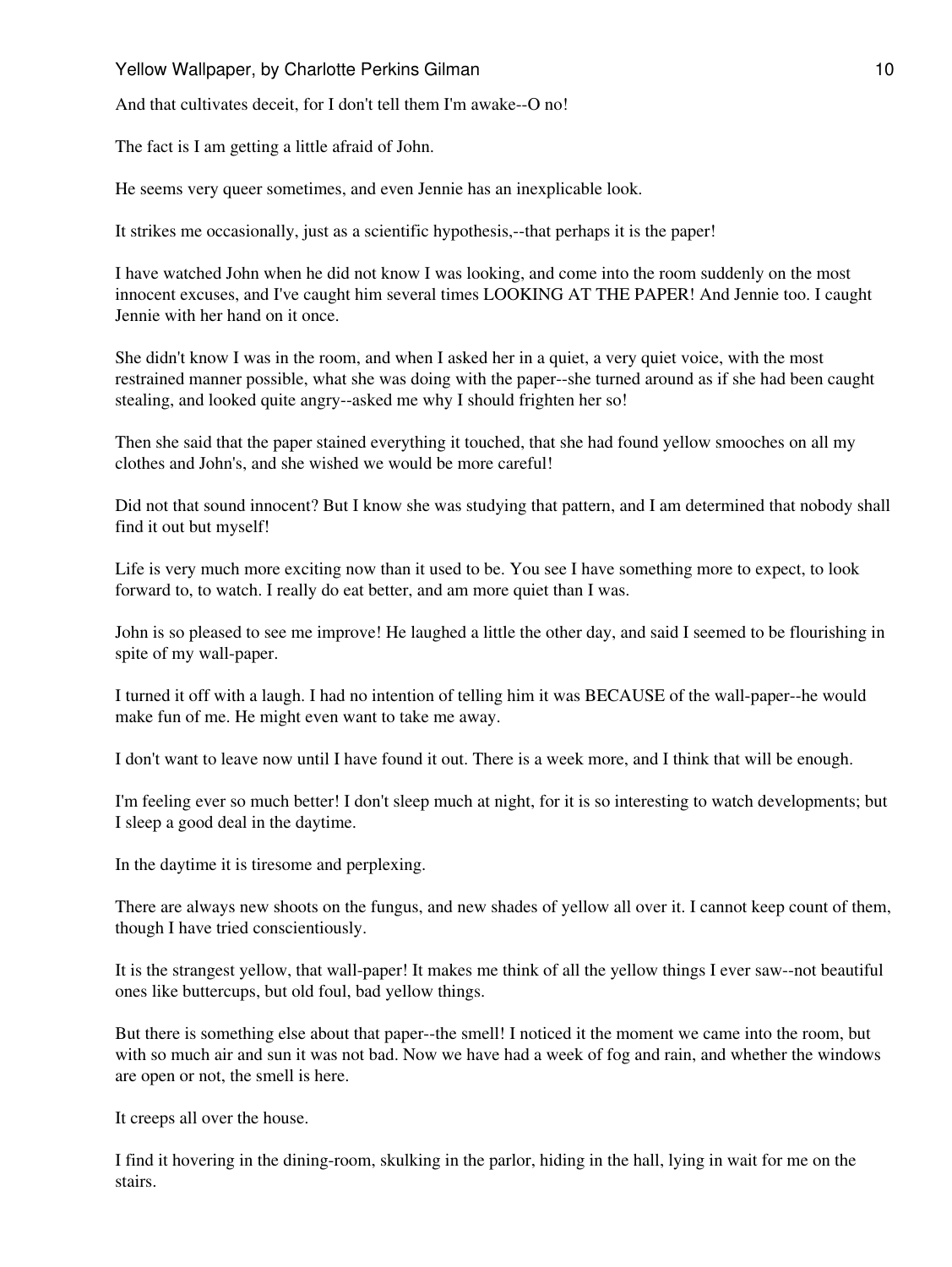Yellow Wallpaper, by Charlotte Perkins Gilman 11 and 11 and 11 and 11 and 11 and 11 and 11 and 11 and 11 and 1

It gets into my hair.

Even when I go to ride, if I turn my head suddenly and surprise it--there is that smell!

Such a peculiar odor, too! I have spent hours in trying to analyze it, to find what it smelled like.

It is not bad--at first, and very gentle, but quite the subtlest, most enduring odor I ever met.

In this damp weather it is awful, I wake up in the night and find it hanging over me.

It used to disturb me at first. I thought seriously of burning the house--to reach the smell.

But now I am used to it. The only thing I can think of that it is like is the COLOR of the paper! A yellow smell.

There is a very funny mark on this wall, low down, near the mopboard. A streak that runs round the room. It goes behind every piece of furniture, except the bed, a long, straight, even SMOOCH, as if it had been rubbed over and over.

I wonder how it was done and who did it, and what they did it for. Round and round and round--round and round and round--it makes me dizzy!

I really have discovered something at last.

Through watching so much at night, when it changes so, I have finally found out.

The front pattern DOES move--and no wonder! The woman behind shakes it!

Sometimes I think there are a great many women behind, and sometimes only one, and she crawls around fast, and her crawling shakes it all over.

Then in the very bright spots she keeps still, and in the very shady spots she just takes hold of the bars and shakes them hard.

And she is all the time trying to climb through. But nobody could climb through that pattern--it strangles so; I think that is why it has so many heads.

They get through, and then the pattern strangles them off and turns them upside down, and makes their eyes white!

If those heads were covered or taken off it would not be half so bad.

I think that woman gets out in the daytime!

And I'll tell you why--privately--I've seen her!

I can see her out of every one of my windows!

It is the same woman, I know, for she is always creeping, and most women do not creep by daylight.

I see her on that long road under the trees, creeping along, and when a carriage comes she hides under the blackberry vines.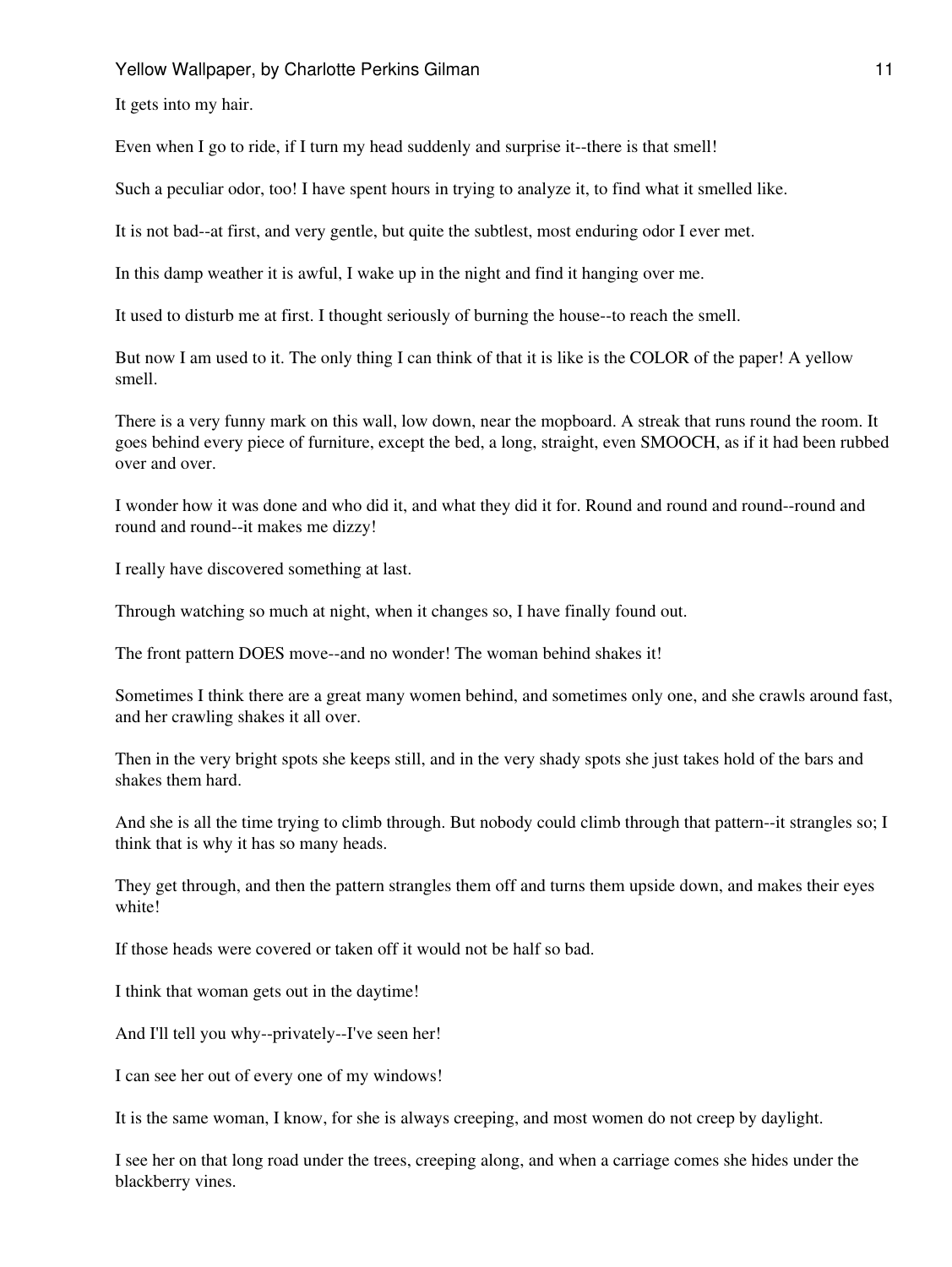I don't blame her a bit. It must be very humiliating to be caught creeping by daylight!

I always lock the door when I creep by daylight. I can't do it at night, for I know John would suspect something at once.

And John is so queer now, that I don't want to irritate him. I wish he would take another room! Besides, I don't want anybody to get that woman out at night but myself.

I often wonder if I could see her out of all the windows at once.

But, turn as fast as I can, I can only see out of one at a time.

And though I always see her, she MAY be able to creep faster than I can turn!

I have watched her sometimes away off in the open country, creeping as fast as a cloud shadow in a high wind.

If only that top pattern could be gotten off from the under one! I mean to try it, little by little.

I have found out another funny thing, but I shan't tell it this time! It does not do to trust people too much.

There are only two more days to get this paper off, and I believe John is beginning to notice. I don't like the look in his eyes.

And I heard him ask Jennie a lot of professional questions about me. She had a very good report to give.

She said I slept a good deal in the daytime.

John knows I don't sleep very well at night, for all I'm so quiet!

He asked me all sorts of questions, too, and pretended to be very loving and kind.

As if I couldn't see through him!

Still, I don't wonder he acts so, sleeping under this paper for three months.

It only interests me, but I feel sure John and Jennie are secretly affected by it.

Hurrah! This is the last day, but it is enough. John is to stay in town over night, and won't be out until this evening.

Jennie wanted to sleep with me--the sly thing! but I told her I should undoubtedly rest better for a night all alone.

That was clever, for really I wasn't alone a bit! As soon as it was moonlight and that poor thing began to crawl and shake the pattern, I got up and ran to help her.

I pulled and she shook, I shook and she pulled, and before morning we had peeled off yards of that paper.

A strip about as high as my head and half around the room.

And then when the sun came and that awful pattern began to laugh at me, I declared I would finish it to-day!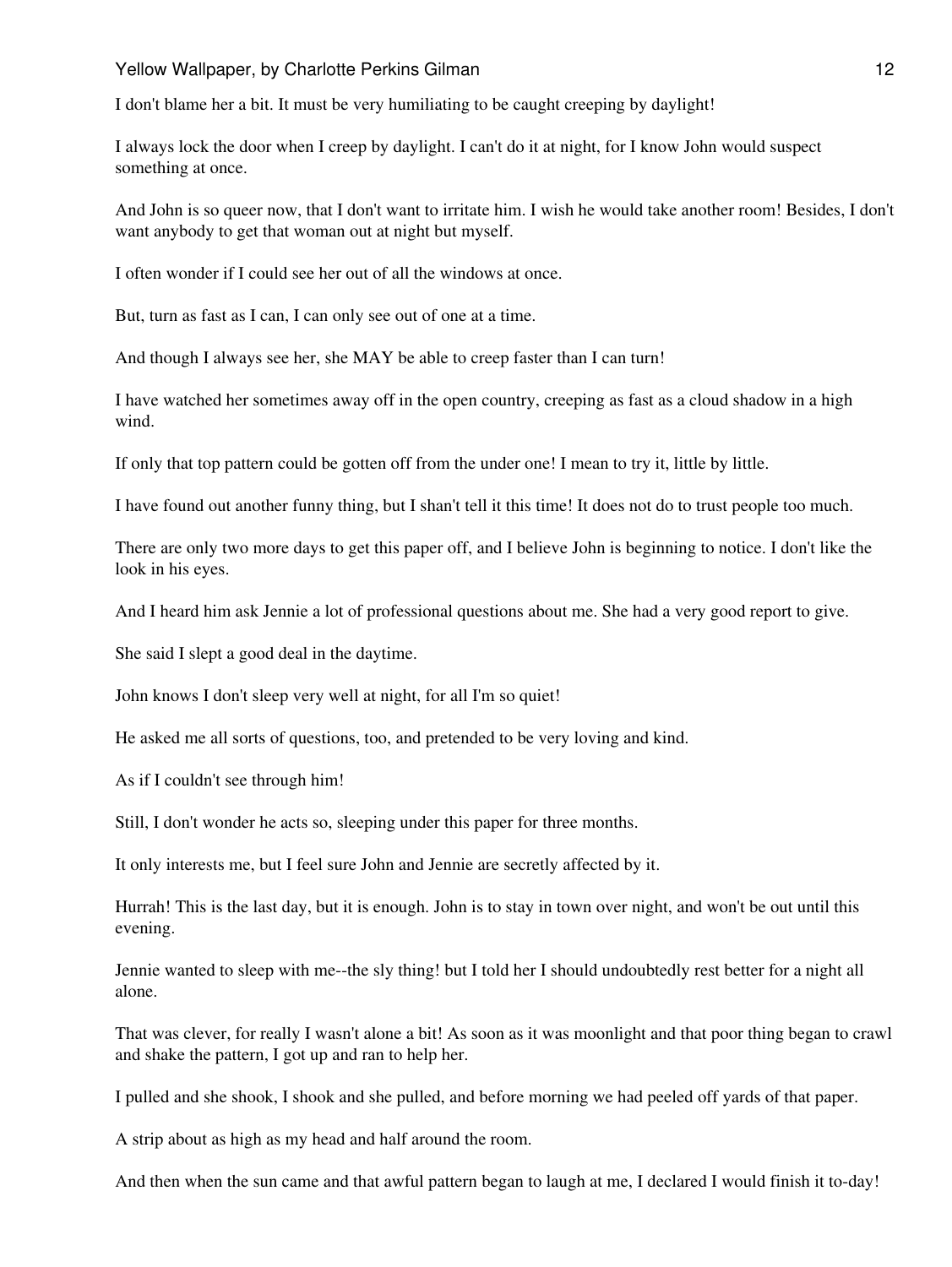We go away to-morrow, and they are moving all my furniture down again to leave things as they were before.

Jennie looked at the wall in amazement, but I told her merrily that I did it out of pure spite at the vicious thing.

She laughed and said she wouldn't mind doing it herself, but I must not get tired.

How she betrayed herself that time!

But I am here, and no person touches this paper but me--not ALIVE!

She tried to get me out of the room--it was too patent! But I said it was so quiet and empty and clean now that I believed I would lie down again and sleep all I could; and not to wake me even for dinner--I would call when I woke.

So now she is gone, and the servants are gone, and the things are gone, and there is nothing left but that great bedstead nailed down, with the canvas mattress we found on it.

We shall sleep downstairs to-night, and take the boat home to-morrow.

I quite enjoy the room, now it is bare again.

How those children did tear about here!

This bedstead is fairly gnawed!

But I must get to work.

I have locked the door and thrown the key down into the front path.

I don't want to go out, and I don't want to have anybody come in, till John comes.

I want to astonish him.

I've got a rope up here that even Jennie did not find. If that woman does get out, and tries to get away, I can tie her!

But I forgot I could not reach far without anything to stand on!

This bed will NOT move!

I tried to lift and push it until I was lame, and then I got so angry I bit off a little piece at one corner--but it hurt my teeth.

Then I peeled off all the paper I could reach standing on the floor. It sticks horribly and the pattern just enjoys it! All those strangled heads and bulbous eyes and waddling fungus growths just shriek with derision!

I am getting angry enough to do something desperate. To jump out of the window would be admirable exercise, but the bars are too strong even to try.

Besides I wouldn't do it. Of course not. I know well enough that a step like that is improper and might be misconstrued.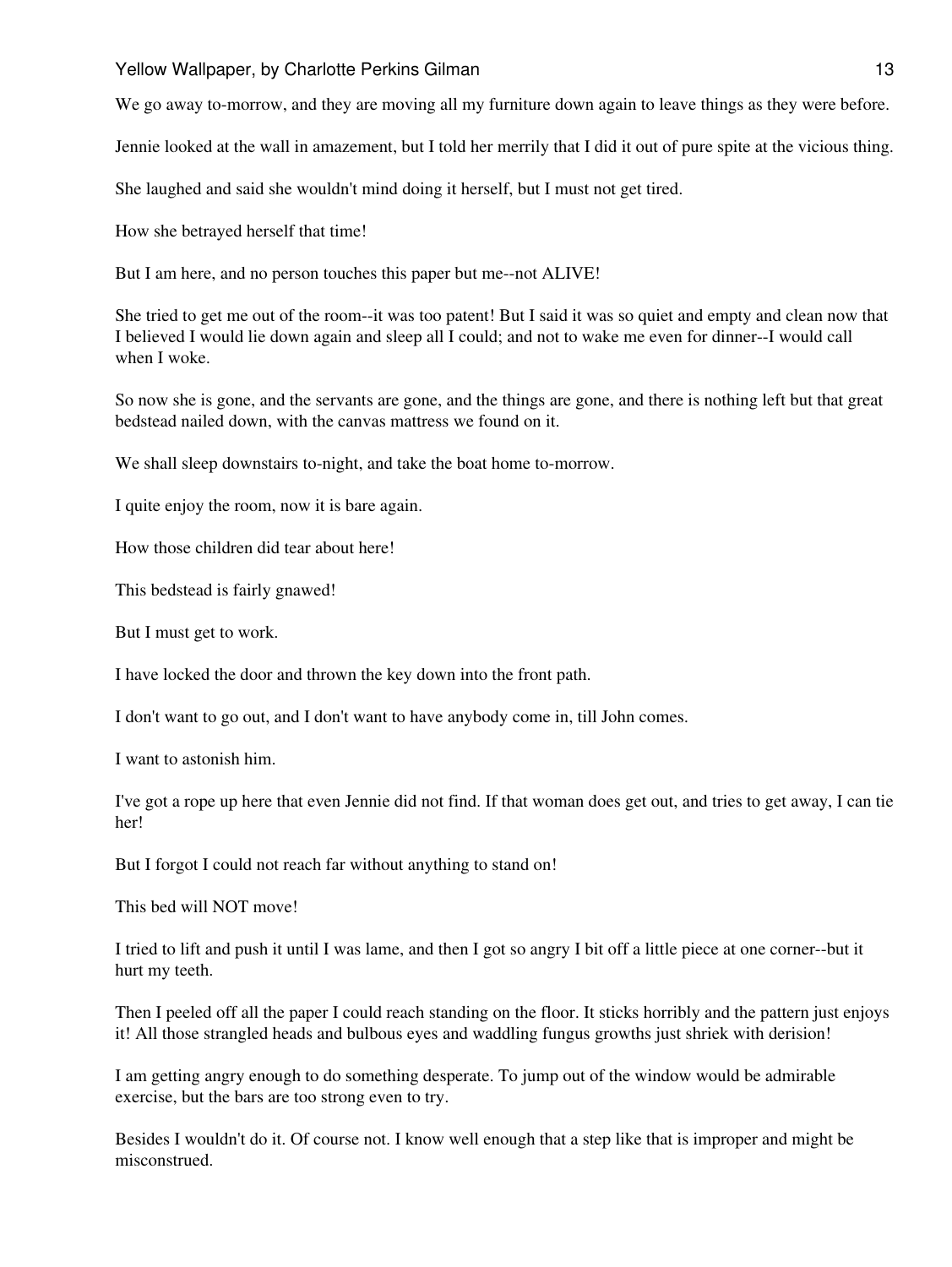I don't like to LOOK out of the windows even--there are so many of those creeping women, and they creep so fast.

I wonder if they all come out of that wall-paper as I did?

But I am securely fastened now by my well-hidden rope--you don't get ME out in the road there!

I suppose I shall have to get back behind the pattern when it comes night, and that is hard!

It is so pleasant to be out in this great room and creep around as I please!

I don't want to go outside. I won't, even if Jennie asks me to.

For outside you have to creep on the ground, and everything is green instead of yellow.

But here I can creep smoothly on the floor, and my shoulder just fits in that long smooch around the wall, so I cannot lose my way.

Why there's John at the door!

It is no use, young man, you can't open it!

How he does call and pound!

Now he's crying for an axe.

It would be a shame to break down that beautiful door!

"John dear!" said I in the gentlest voice, "the key is down by the front steps, under a plantain leaf!"

That silenced him for a few moments.

Then he said--very quietly indeed, "Open the door, my darling!"

"I can't," said I. "The key is down by the front door under a plantain leaf!"

And then I said it again, several times, very gently and slowly, and said it so often that he had to go and see, and he got it of course, and came in. He stopped short by the door.

"What is the matter?" he cried. "For God's sake, what are you doing!"

I kept on creeping just the same, but I looked at him over my shoulder.

"I've got out at last," said I, "in spite of you and Jane. And I've pulled off most of the paper, so you can't put me back!"

Now why should that man have fainted? But he did, and right across my path by the wall, so that I had to creep over him every time!

End of Project Gutenberg's The Yellow Wallpaper, by Charlotte Perkins Gilman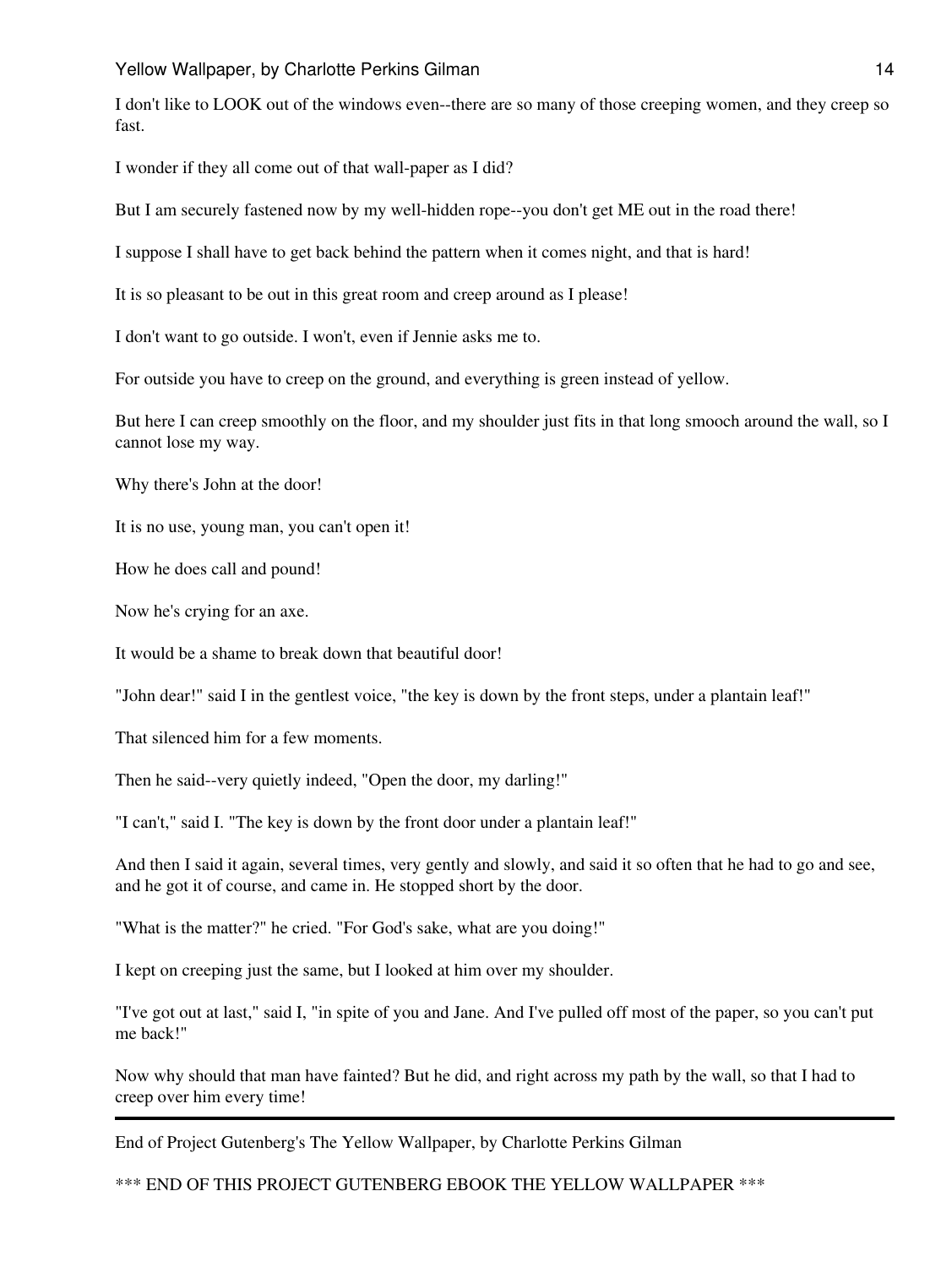\*\*\*\*\* This file should be named 1952.txt or 1952.zip \*\*\*\*\* This and all associated files of various formats will be found in: http://www.gutenberg.org/1/9/5/1952/

Produced by An Anonymous Volunteer

Updated editions will replace the previous one--the old editions will be renamed.

Creating the works from public domain print editions means that no one owns a United States copyright in these works, so the Foundation (and you!) can copy and distribute it in the United States without permission and without paying copyright royalties. Special rules, set forth in the General Terms of Use part of this license, apply to copying and distributing Project Gutenberg-tm electronic works to protect the PROJECT GUTENBERG-tm concept and trademark. Project Gutenberg is a registered trademark, and may not be used if you charge for the eBooks, unless you receive specific permission. If you do not charge anything for copies of this eBook, complying with the rules is very easy. You may use this eBook for nearly any purpose such as creation of derivative works, reports, performances and research. They may be modified and printed and given away--you may do practically ANYTHING with public domain eBooks. Redistribution is subject to the trademark license, especially commercial redistribution.

## \*\*\* START: FULL LICENSE \*\*\*

## THE FULL PROJECT GUTENBERG LICENSE PLEASE READ THIS BEFORE YOU DISTRIBUTE OR USE THIS WORK

To protect the Project Gutenberg-tm mission of promoting the free distribution of electronic works, by using or distributing this work (or any other work associated in any way with the phrase "Project Gutenberg"), you agree to comply with all the terms of the Full Project Gutenberg-tm License (available with this file or online at http://gutenberg.org/license).

Section 1. General Terms of Use and Redistributing Project Gutenberg-tm electronic works

1.A. By reading or using any part of this Project Gutenberg-tm electronic work, you indicate that you have read, understand, agree to and accept all the terms of this license and intellectual property (trademark/copyright) agreement. If you do not agree to abide by all the terms of this agreement, you must cease using and return or destroy all copies of Project Gutenberg-tm electronic works in your possession. If you paid a fee for obtaining a copy of or access to a Project Gutenberg-tm electronic work and you do not agree to be bound by the terms of this agreement, you may obtain a refund from the person or entity to whom you paid the fee as set forth in paragraph 1.E.8.

1.B. "Project Gutenberg" is a registered trademark. It may only be used on or associated in any way with an electronic work by people who agree to be bound by the terms of this agreement. There are a few things that you can do with most Project Gutenberg-tm electronic works even without complying with the full terms of this agreement. See paragraph 1.C below. There are a lot of things you can do with Project Gutenberg-tm electronic works if you follow the terms of this agreement and help preserve free future access to Project Gutenberg-tm electronic works. See paragraph 1.E below.

1.C. The Project Gutenberg Literary Archive Foundation ("the Foundation" or PGLAF), owns a compilation copyright in the collection of Project Gutenberg-tm electronic works. Nearly all the individual works in the collection are in the public domain in the United States. If an individual work is in the public domain in the United States and you are located in the United States, we do not claim a right to prevent you from copying, distributing, performing, displaying or creating derivative works based on the work as long as all references to Project Gutenberg are removed. Of course, we hope that you will support the Project Gutenberg-tm mission of promoting free access to electronic works by freely sharing Project Gutenberg-tm works in compliance with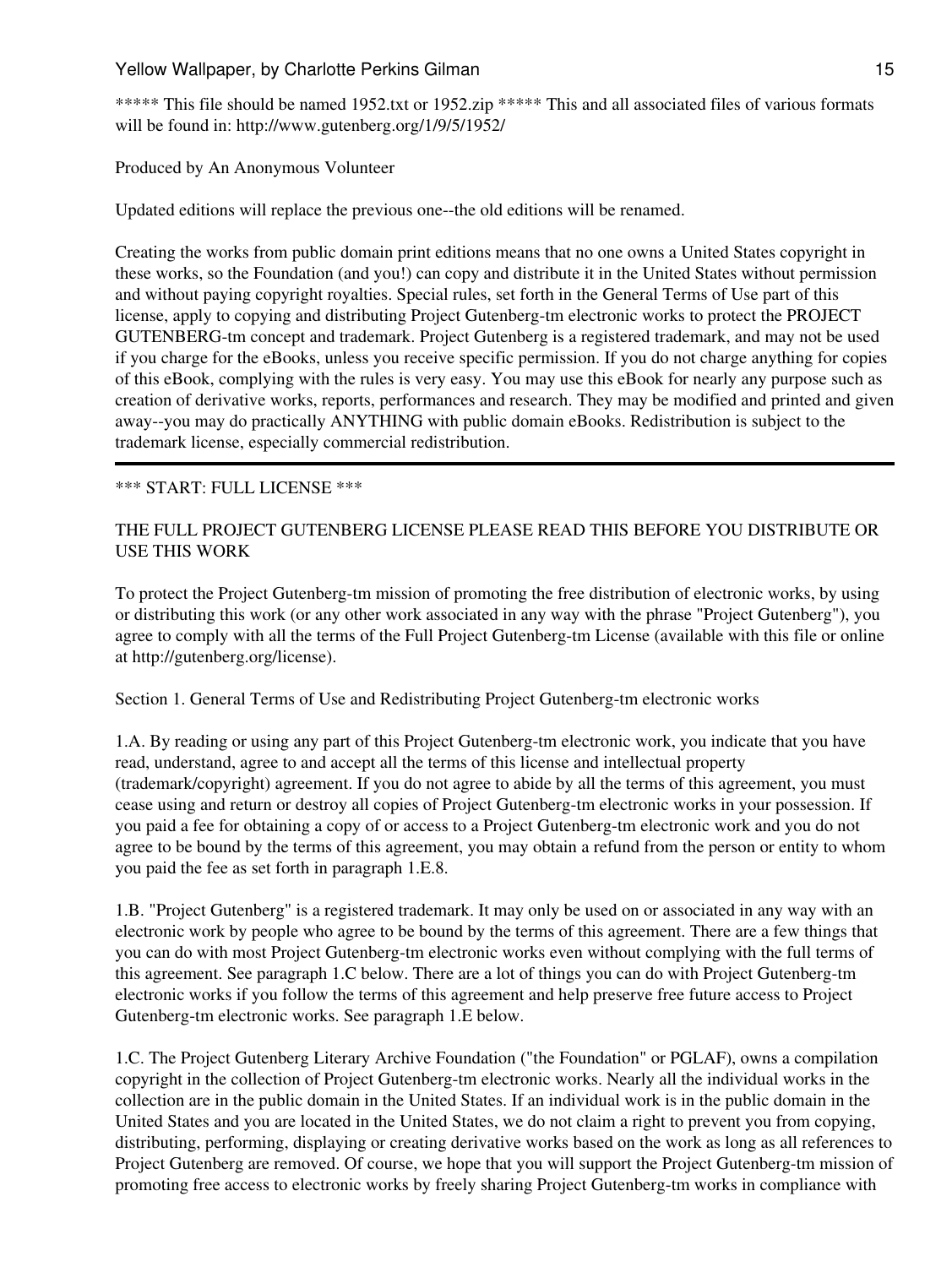the terms of this agreement for keeping the Project Gutenberg-tm name associated with the work. You can easily comply with the terms of this agreement by keeping this work in the same format with its attached full Project Gutenberg-tm License when you share it without charge with others.

1.D. The copyright laws of the place where you are located also govern what you can do with this work. Copyright laws in most countries are in a constant state of change. If you are outside the United States, check the laws of your country in addition to the terms of this agreement before downloading, copying, displaying, performing, distributing or creating derivative works based on this work or any other Project Gutenberg-tm work. The Foundation makes no representations concerning the copyright status of any work in any country outside the United States.

1.E. Unless you have removed all references to Project Gutenberg:

1.E.1. The following sentence, with active links to, or other immediate access to, the full Project Gutenberg-tm License must appear prominently whenever any copy of a Project Gutenberg-tm work (any work on which the phrase "Project Gutenberg" appears, or with which the phrase "Project Gutenberg" is associated) is accessed, displayed, performed, viewed, copied or distributed:

This eBook is for the use of anyone anywhere at no cost and with almost no restrictions whatsoever. You may copy it, give it away or re-use it under the terms of the Project Gutenberg License included with this eBook or online at www.gutenberg.org

1.E.2. If an individual Project Gutenberg-tm electronic work is derived from the public domain (does not contain a notice indicating that it is posted with permission of the copyright holder), the work can be copied and distributed to anyone in the United States without paying any fees or charges. If you are redistributing or providing access to a work with the phrase "Project Gutenberg" associated with or appearing on the work, you must comply either with the requirements of paragraphs 1.E.1 through 1.E.7 or obtain permission for the use of the work and the Project Gutenberg-tm trademark as set forth in paragraphs 1.E.8 or 1.E.9.

1.E.3. If an individual Project Gutenberg-tm electronic work is posted with the permission of the copyright holder, your use and distribution must comply with both paragraphs 1.E.1 through 1.E.7 and any additional terms imposed by the copyright holder. Additional terms will be linked to the Project Gutenberg-tm License for all works posted with the permission of the copyright holder found at the beginning of this work.

1.E.4. Do not unlink or detach or remove the full Project Gutenberg-tm License terms from this work, or any files containing a part of this work or any other work associated with Project Gutenberg-tm.

1.E.5. Do not copy, display, perform, distribute or redistribute this electronic work, or any part of this electronic work, without prominently displaying the sentence set forth in paragraph 1.E.1 with active links or immediate access to the full terms of the Project Gutenberg-tm License.

1.E.6. You may convert to and distribute this work in any binary, compressed, marked up, nonproprietary or proprietary form, including any word processing or hypertext form. However, if you provide access to or distribute copies of a Project Gutenberg-tm work in a format other than "Plain Vanilla ASCII" or other format used in the official version posted on the official Project Gutenberg-tm web site (www.gutenberg.org), you must, at no additional cost, fee or expense to the user, provide a copy, a means of exporting a copy, or a means of obtaining a copy upon request, of the work in its original "Plain Vanilla ASCII" or other form. Any alternate format must include the full Project Gutenberg-tm License as specified in paragraph 1.E.1.

1.E.7. Do not charge a fee for access to, viewing, displaying, performing, copying or distributing any Project Gutenberg-tm works unless you comply with paragraph 1.E.8 or 1.E.9.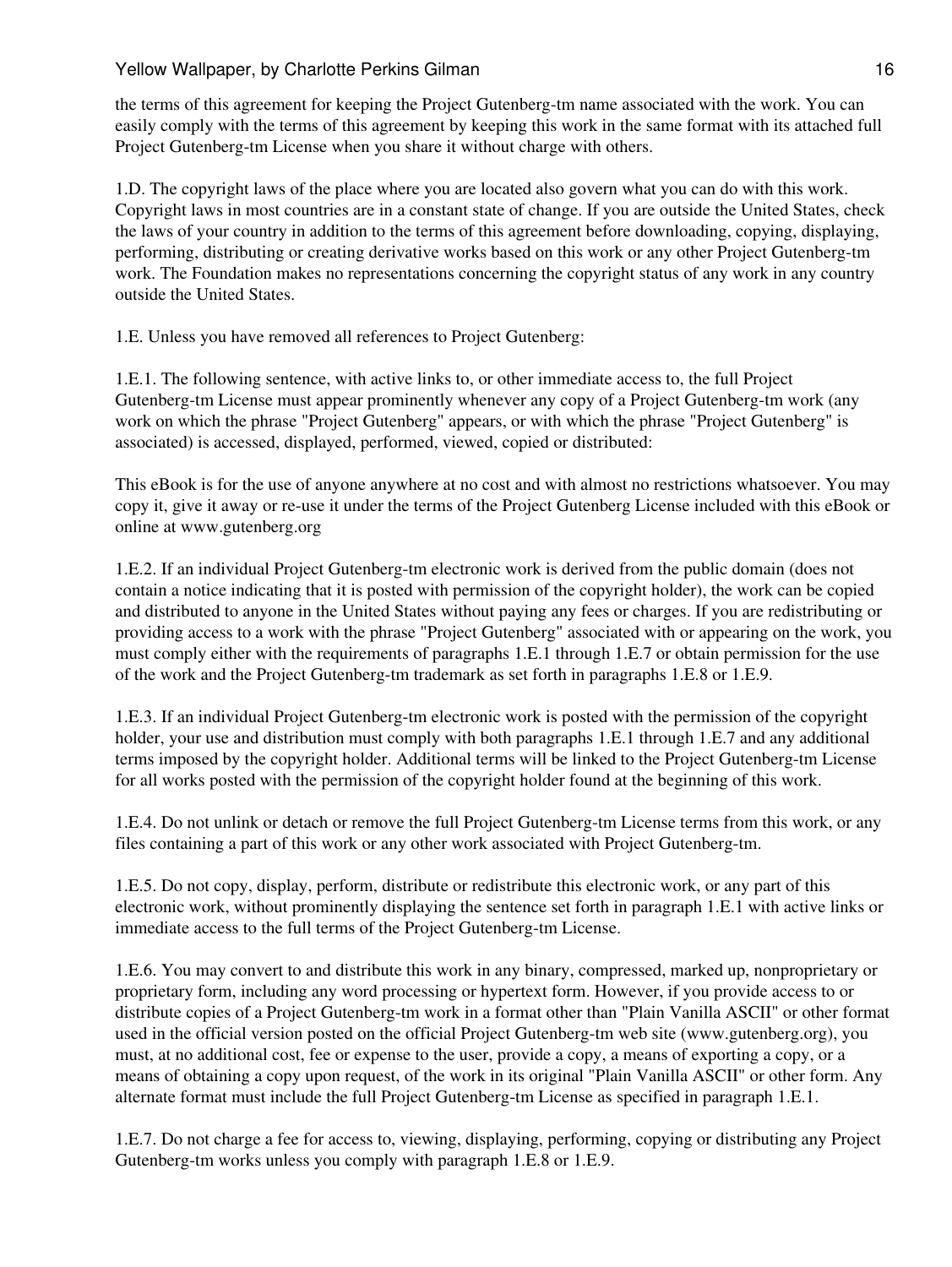1.E.8. You may charge a reasonable fee for copies of or providing access to or distributing Project Gutenberg-tm electronic works provided that

- You pay a royalty fee of 20% of the gross profits you derive from the use of Project Gutenberg-tm works calculated using the method you already use to calculate your applicable taxes. The fee is owed to the owner of the Project Gutenberg-tm trademark, but he has agreed to donate royalties under this paragraph to the Project Gutenberg Literary Archive Foundation. Royalty payments must be paid within 60 days following each date on which you prepare (or are legally required to prepare) your periodic tax returns. Royalty payments should be clearly marked as such and sent to the Project Gutenberg Literary Archive Foundation at the address specified in Section 4, "Information about donations to the Project Gutenberg Literary Archive Foundation."

- You provide a full refund of any money paid by a user who notifies you in writing (or by e-mail) within 30 days of receipt that s/he does not agree to the terms of the full Project Gutenberg-tm License. You must require such a user to return or destroy all copies of the works possessed in a physical medium and discontinue all use of and all access to other copies of Project Gutenberg-tm works.

- You provide, in accordance with paragraph 1.F.3, a full refund of any money paid for a work or a replacement copy, if a defect in the electronic work is discovered and reported to you within 90 days of receipt of the work.

- You comply with all other terms of this agreement for free distribution of Project Gutenberg-tm works.

1.E.9. If you wish to charge a fee or distribute a Project Gutenberg-tm electronic work or group of works on different terms than are set forth in this agreement, you must obtain permission in writing from both the Project Gutenberg Literary Archive Foundation and Michael Hart, the owner of the Project Gutenberg-tm trademark. Contact the Foundation as set forth in Section 3 below.

1.F.

1.F.1. Project Gutenberg volunteers and employees expend considerable effort to identify, do copyright research on, transcribe and proofread public domain works in creating the Project Gutenberg-tm collection. Despite these efforts, Project Gutenberg-tm electronic works, and the medium on which they may be stored, may contain "Defects," such as, but not limited to, incomplete, inaccurate or corrupt data, transcription errors, a copyright or other intellectual property infringement, a defective or damaged disk or other medium, a computer virus, or computer codes that damage or cannot be read by your equipment.

1.F.2. LIMITED WARRANTY, DISCLAIMER OF DAMAGES - Except for the "Right of Replacement or Refund" described in paragraph 1.F.3, the Project Gutenberg Literary Archive Foundation, the owner of the Project Gutenberg-tm trademark, and any other party distributing a Project Gutenberg-tm electronic work under this agreement, disclaim all liability to you for damages, costs and expenses, including legal fees. YOU AGREE THAT YOU HAVE NO REMEDIES FOR NEGLIGENCE, STRICT LIABILITY, BREACH OF WARRANTY OR BREACH OF CONTRACT EXCEPT THOSE PROVIDED IN PARAGRAPH F3. YOU AGREE THAT THE FOUNDATION, THE TRADEMARK OWNER, AND ANY DISTRIBUTOR UNDER THIS AGREEMENT WILL NOT BE LIABLE TO YOU FOR ACTUAL, DIRECT, INDIRECT, CONSEQUENTIAL, PUNITIVE OR INCIDENTAL DAMAGES EVEN IF YOU GIVE NOTICE OF THE POSSIBILITY OF SUCH DAMAGE.

1.F.3. LIMITED RIGHT OF REPLACEMENT OR REFUND - If you discover a defect in this electronic work within 90 days of receiving it, you can receive a refund of the money (if any) you paid for it by sending a written explanation to the person you received the work from. If you received the work on a physical medium, you must return the medium with your written explanation. The person or entity that provided you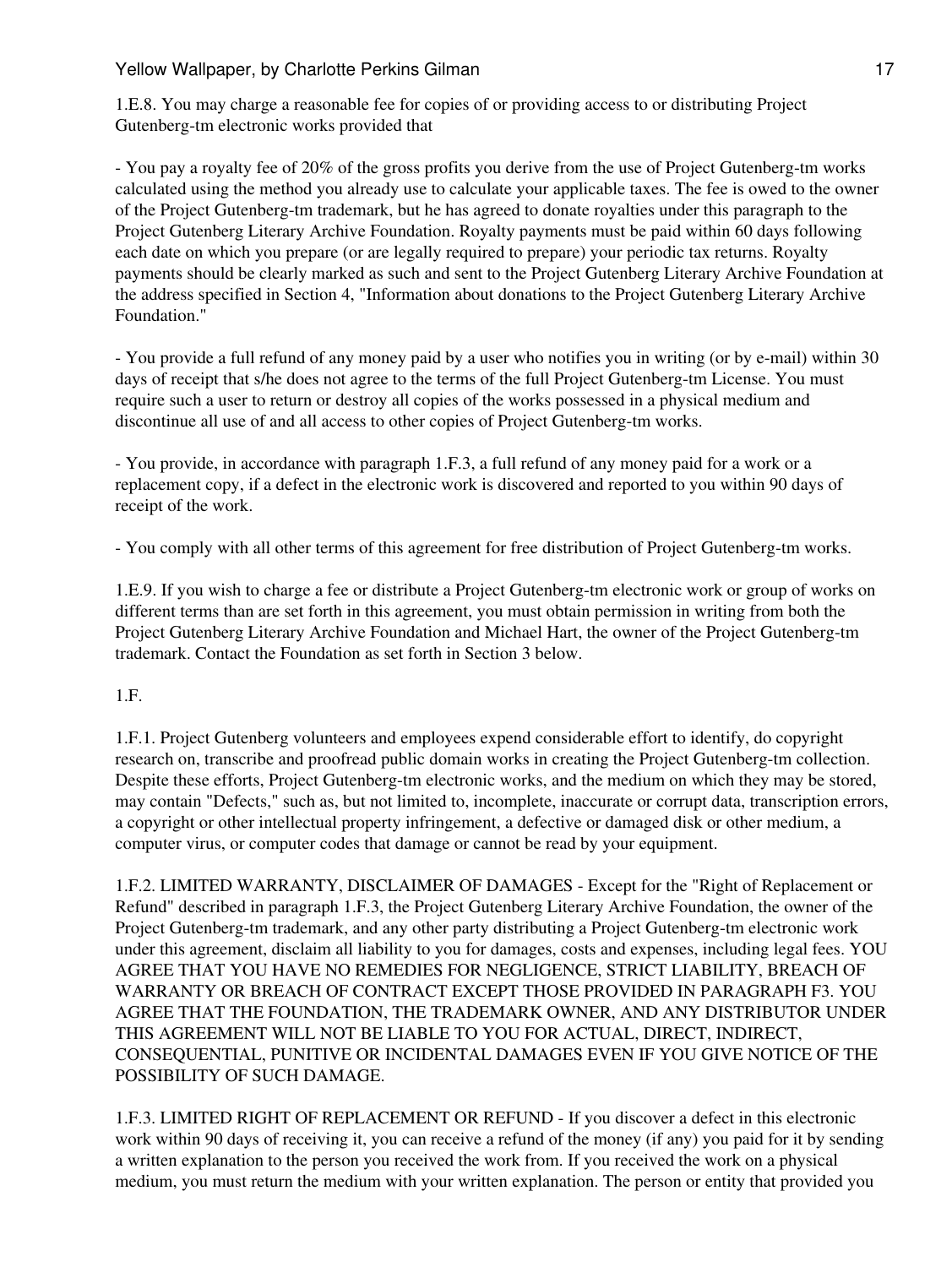with the defective work may elect to provide a replacement copy in lieu of a refund. If you received the work electronically, the person or entity providing it to you may choose to give you a second opportunity to receive the work electronically in lieu of a refund. If the second copy is also defective, you may demand a refund in writing without further opportunities to fix the problem.

1.F.4. Except for the limited right of replacement or refund set forth in paragraph 1.F.3, this work is provided to you 'AS-IS' WITH NO OTHER WARRANTIES OF ANY KIND, EXPRESS OR IMPLIED, INCLUDING BUT NOT LIMITED TO WARRANTIES OF MERCHANTIBILITY OR FITNESS FOR ANY PURPOSE.

1.F.5. Some states do not allow disclaimers of certain implied warranties or the exclusion or limitation of certain types of damages. If any disclaimer or limitation set forth in this agreement violates the law of the state applicable to this agreement, the agreement shall be interpreted to make the maximum disclaimer or limitation permitted by the applicable state law. The invalidity or unenforceability of any provision of this agreement shall not void the remaining provisions.

# 1.F.6. **INDEMNITY**

- You agree to indemnify and hold the Foundation, the trademark owner, any agent or employee of the Foundation, anyone providing copies of Project Gutenberg-tm electronic works in accordance with this agreement, and any volunteers associated with the production, promotion and distribution of Project Gutenberg-tm electronic works, harmless from all liability, costs and expenses, including legal fees, that arise directly or indirectly from any of the following which you do or cause to occur: (a) distribution of this or any Project Gutenberg-tm work, (b) alteration, modification, or additions or deletions to any Project Gutenberg-tm work, and (c) any Defect you cause.

Section 2. Information about the Mission of Project Gutenberg-tm

Project Gutenberg-tm is synonymous with the free distribution of electronic works in formats readable by the widest variety of computers including obsolete, old, middle-aged and new computers. It exists because of the efforts of hundreds of volunteers and donations from people in all walks of life.

Volunteers and financial support to provide volunteers with the assistance they need, is critical to reaching Project Gutenberg-tm's goals and ensuring that the Project Gutenberg-tm collection will remain freely available for generations to come. In 2001, the Project Gutenberg Literary Archive Foundation was created to provide a secure and permanent future for Project Gutenberg-tm and future generations. To learn more about the Project Gutenberg Literary Archive Foundation and how your efforts and donations can help, see Sections 3 and 4 and the Foundation web page at http://www.pglaf.org.

Section 3. Information about the Project Gutenberg Literary Archive Foundation

The Project Gutenberg Literary Archive Foundation is a non profit  $501(c)(3)$  educational corporation organized under the laws of the state of Mississippi and granted tax exempt status by the Internal Revenue Service. The Foundation's EIN or federal tax identification number is  $64-6221541$ . Its  $501(c)(3)$  letter is posted at http://pglaf.org/fundraising. Contributions to the Project Gutenberg Literary Archive Foundation are tax deductible to the full extent permitted by U.S. federal laws and your state's laws.

The Foundation's principal office is located at 4557 Melan Dr. S. Fairbanks, AK, 99712., but its volunteers and employees are scattered throughout numerous locations. Its business office is located at 809 North 1500 West, Salt Lake City, UT 84116, (801) 596-1887, email business@pglaf.org. Email contact links and up to date contact information can be found at the Foundation's web site and official page at http://pglaf.org

For additional contact information: Dr. Gregory B. Newby Chief Executive and Director gbnewby@pglaf.org